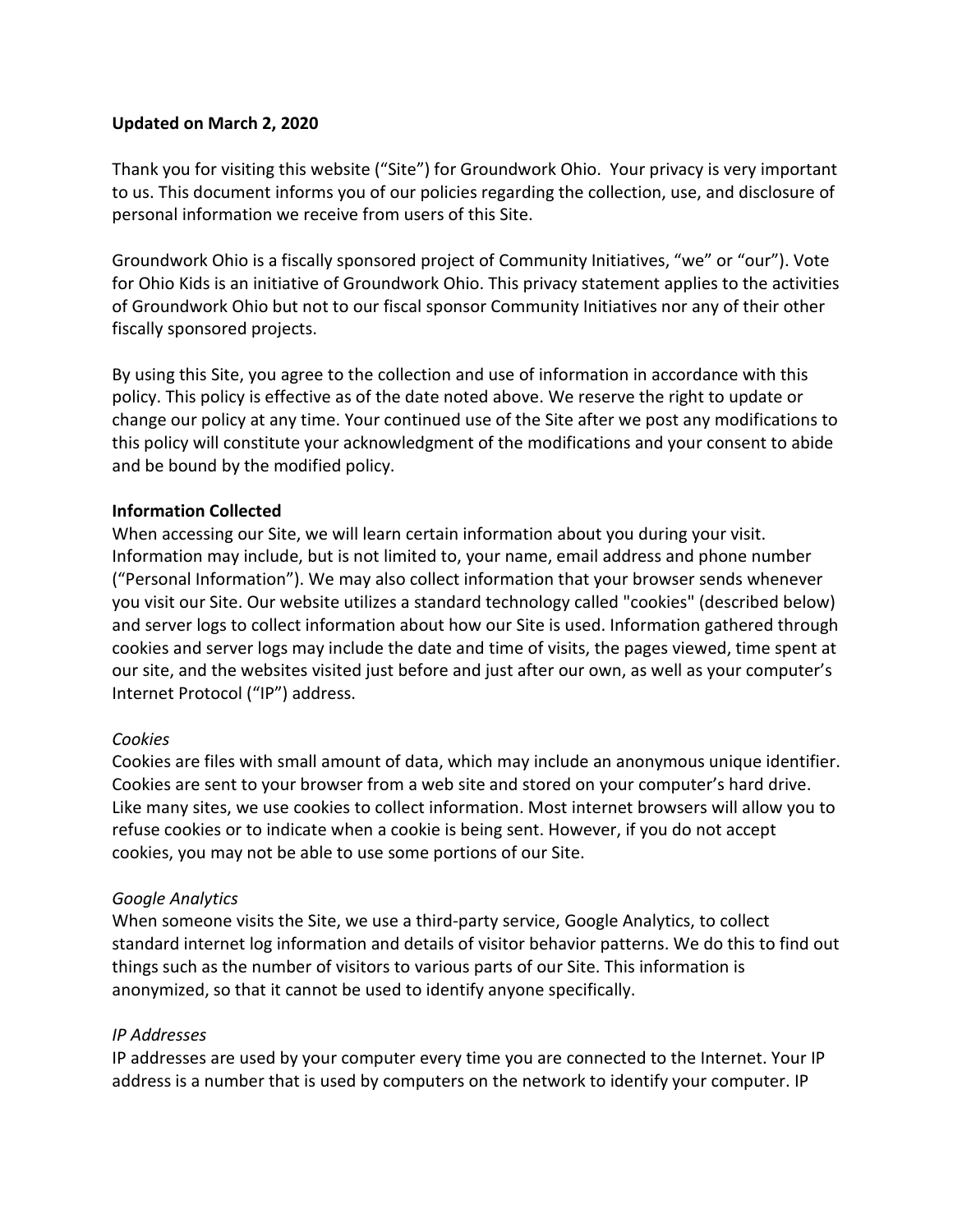addresses are automatically collected by our web server as part of demographic and profile data known as "traffic data" so that data such as the web pages you request can be sent to you.

## **Use of Your Information**

We use Personal Information for purposes of administering our business activities and providing education and/or services to our partners, clients, and prospective clients. If you sign up to receive our newsletter, or any other communications form on this site, we may use your Personal Information to contact you with newsletters or other information that we think may be of interest to you. You may opt out of these communications at any time, excluding emails directly relating to any ongoing business we have together.

We will never sell or otherwise provide your information to any unaffiliated third parties without your prior consent. We may disclose information when legally compelled to do so, or when we, in good faith, believe that the law requires it or for the protection of our legal rights.

Groundwork Ohio may aggregate information about you and other individuals together so that the information does not identify you personally. Groundwork Ohio may use information in these forms for any legitimate business purpose, including for research and analysis, administration of services, advertising and promotional purposes.

## **Email Policies**

We are committed to keeping your e-mail address confidential. We do not sell, rent, or lease any lists to third parties, and we will not provide your personal information to any third-party individual, government agency, or company at any time unless strictly compelled to do so by law.

We will use your e-mail address solely to provide timely information about Groundwork Ohio and news and information related to our mission.

If you choose to correspond with us through email, we will retain the content of your email messages together with your email address and our responses. We will maintain the information you send via e-mail in accordance with applicable state and federal law. All e-mails sent from Groundwork Ohio will state who the e-mail is from and provide information on how to contact the sender.

We use a third party provider to deliver our newsletter. You can unsubscribe from our newsletter at any time by clicking the unsubscribe link at the bottom of any of our emails or by emailing us directly.

### **Use of External Links**

Our Site may contain links to enable you to visit other websites of interest easily. However, once you have used these links to leave our Site, we do not have any control over the other websites. We cannot be responsible for the protection and privacy of any information which you provide while visiting such sites, and such sites are not governed by this privacy statement.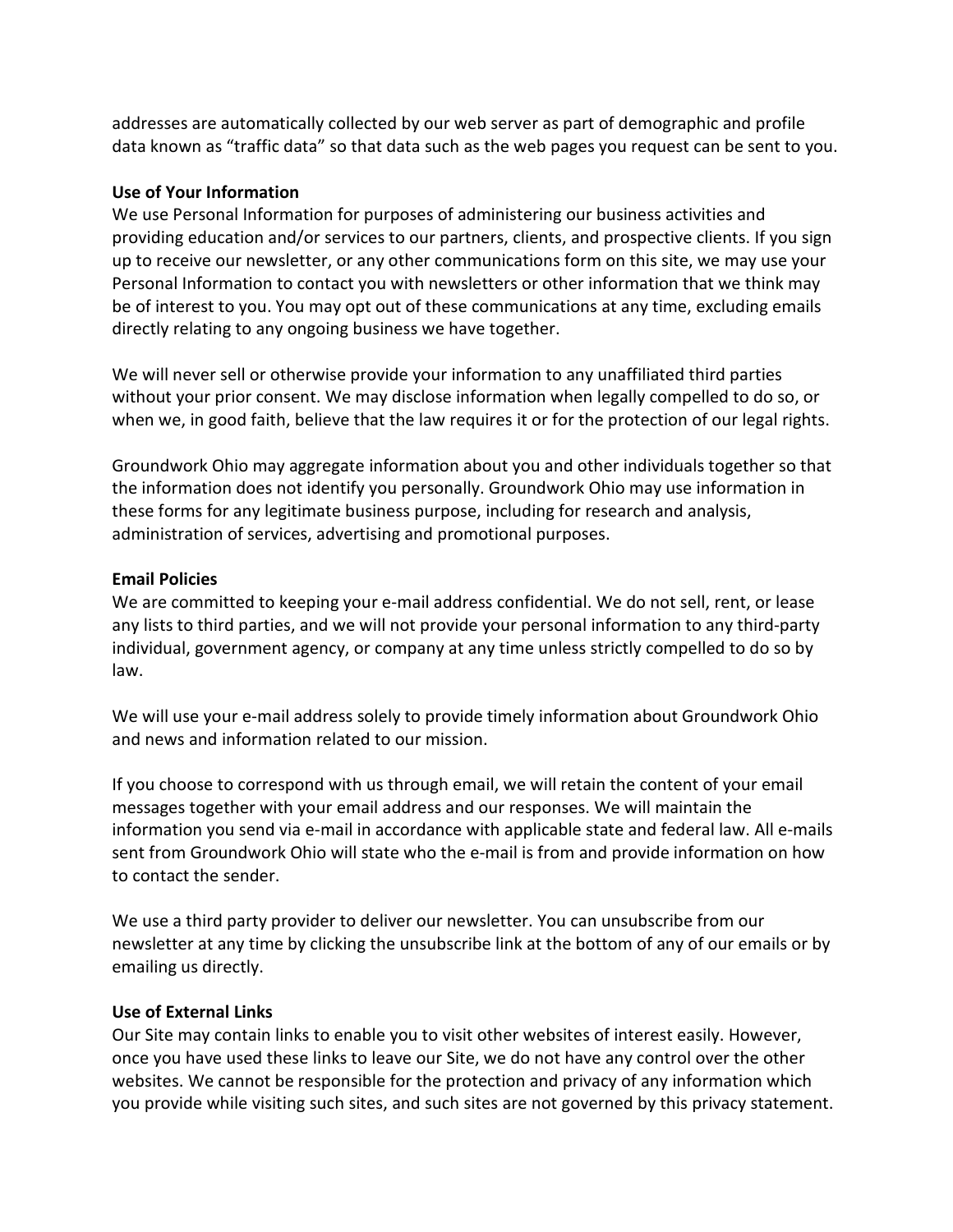We cannot provide any assurance as to the accuracy of information found at any linked site not managed by Groundwork Ohio. Links to or from external sites not owned or controlled by Groundwork Ohio do not constitute an endorsement of these sites or the products or information presented therein.

### **Intellectual Property Rights**

All copyrights, trademarks, patents and other intellectual property rights in and on our website and all content and software located on the Site shall remain the sole property of Groundwork Ohio or its licensors.

You must not:

- Republish material from our website without prior written consent.
- Sell or rent material from our website.
- Reproduce, duplicate, create derivative works, copy or otherwise exploit material on our website for any purpose.
- Redistribute any content from our website, including onto another website.

The use of our trademarks, content and intellectual property is forbidden without the express written consent from Groundwork Ohio. Contact us at [groundworkohio1@gmail.com](mailto:groundworkohio1@gmail.com) should you wish to repurpose any of Groundwork Ohio's content.

# **Acceptable Use**

You agree to use our Site only for lawful purposes, and in a way that does not infringe the rights of, restrict or inhibit anyone else's use and enjoyment of the Site. Prohibited behavior includes harassing or causing distress or inconvenience to any other user, transmitting obscene or offensive content or disrupting the normal flow of dialogue within our Site. You must not use our Site to send unsolicited commercial communications. You must not use the content on our Site for any marketing related purpose without our prior express written consent.

### **Use of Testimonials**

In accordance with the FTC guidelines concerning the use of endorsements and testimonials in advertising, please be aware of the following:

Testimonials that appear on this Site reflect the personal opinion and real-life experiences of those who have used our services. They are individual results and results vary. We do not claim that they are typical results. The testimonials are not necessarily representative of all of those who will use our services.

Groundwork Ohio is not responsible for any of the opinions or comments posted on our Site or social media. To protect against abuse, testimonials appear after they have been reviewed by management of Groundwork Ohio.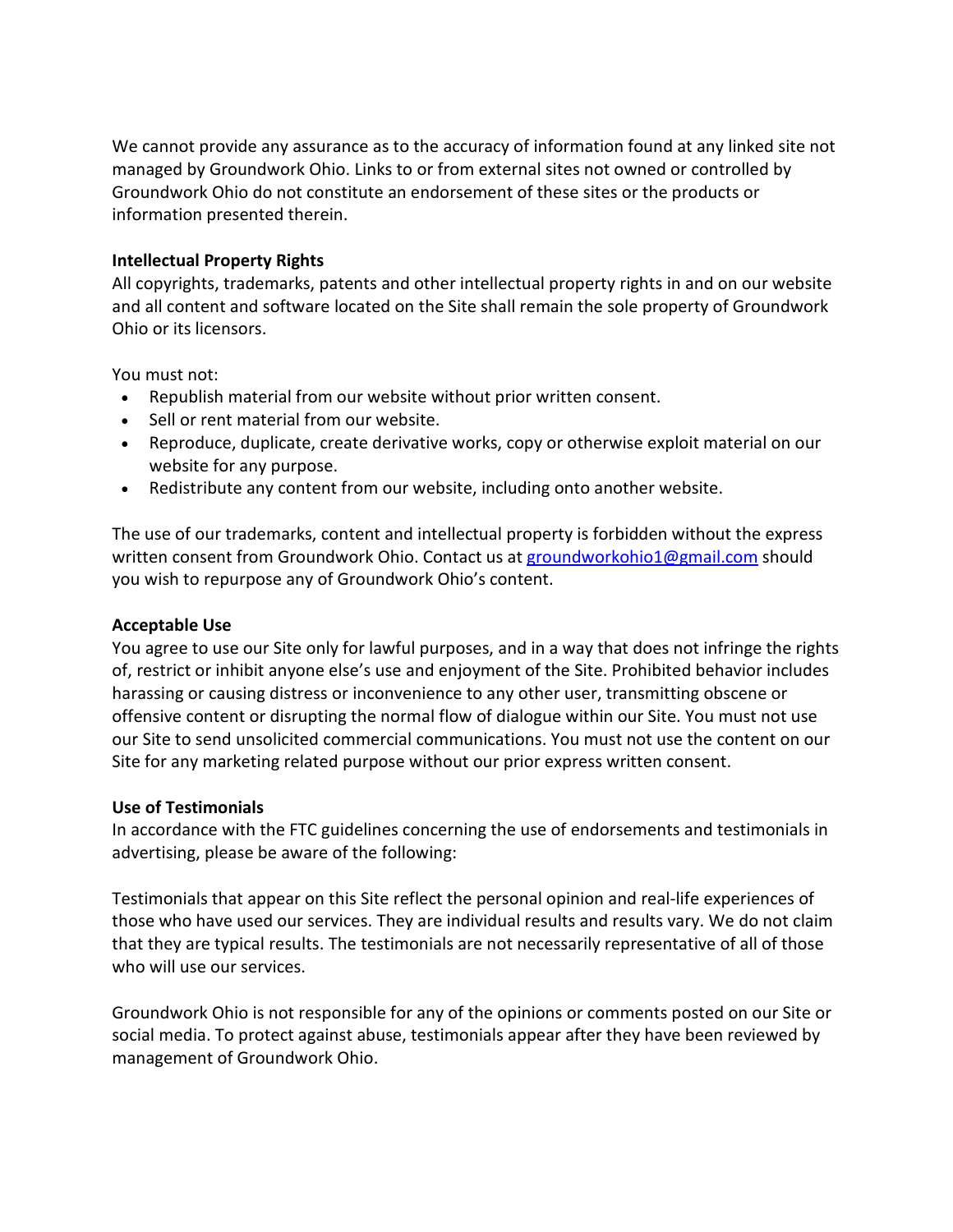### **Children**

Children under 13 years of age are not permitted to submit information to Groundwork Ohio. Groundwork Ohio's services are not intended to be used by children without involvement and approval of a parent or guardian.

### **Removal of Information**

If you would like to delete your Personal Information, you can email us at groundworkohio1@gmail.com. Please note that we may retain some information from or about you in accordance with applicable law including, without limitation, for various legal, operational, accounting, and auditing purposes.

### **Response to Do-Not-Track Signals**

At this time Groundwork Ohio does not recognize automated browser signals regarding tracking mechanisms, which may include 'do-not-track' instructions. However, in most Internet browsers, you can change your privacy preferences regarding the use of cookies and similar technologies. You may be able to set your browser to accept all cookies, block certain cookies, require your consent before a cookie is placed in your browser, or block all cookies. Please note, blocking all cookies will affect your online experience and may prevent you from enjoying the full features offered by our website.

#### **Access From a Mobile Device**

Groundwork Ohio collects and uses information about you in the same way and for the same purposes if you access the Site from a mobile device as when you use a desktop computer.

### **Security**

The security of your Personal Information is of great importance to us. We have put into place policies to safeguard and secure the information we collect. However, no method of transmission over the Internet, or method of electronic processing or storage, is 100% secure. While we strive to protect your Personal Information, we cannot guarantee its absolute security. Should a data breach occur despite these efforts, we will respond as discussed in this policy and consist with applicable law.

### **Disclaimer and Limitation of Liability**

Groundwork Ohio makes no representations, warranties, or assurances as to the accuracy, currency or completeness of the content contained on this Site. All the materials on this site are provided "as is" without any express or implied warranty of any kind, including warranties of merchantability, noninfringement of intellectual property or fitness for any particular purpose. In no event shall Groundwork Ohio or its agents or associates be liable for any damages whatsoever (including, without limitation, damages for loss of profits, business interruption, loss of information, injury or death) arising out of the use of or inability to use the materials, even if it has been advised of the possibility of such loss or damages.

#### **Governing Law**